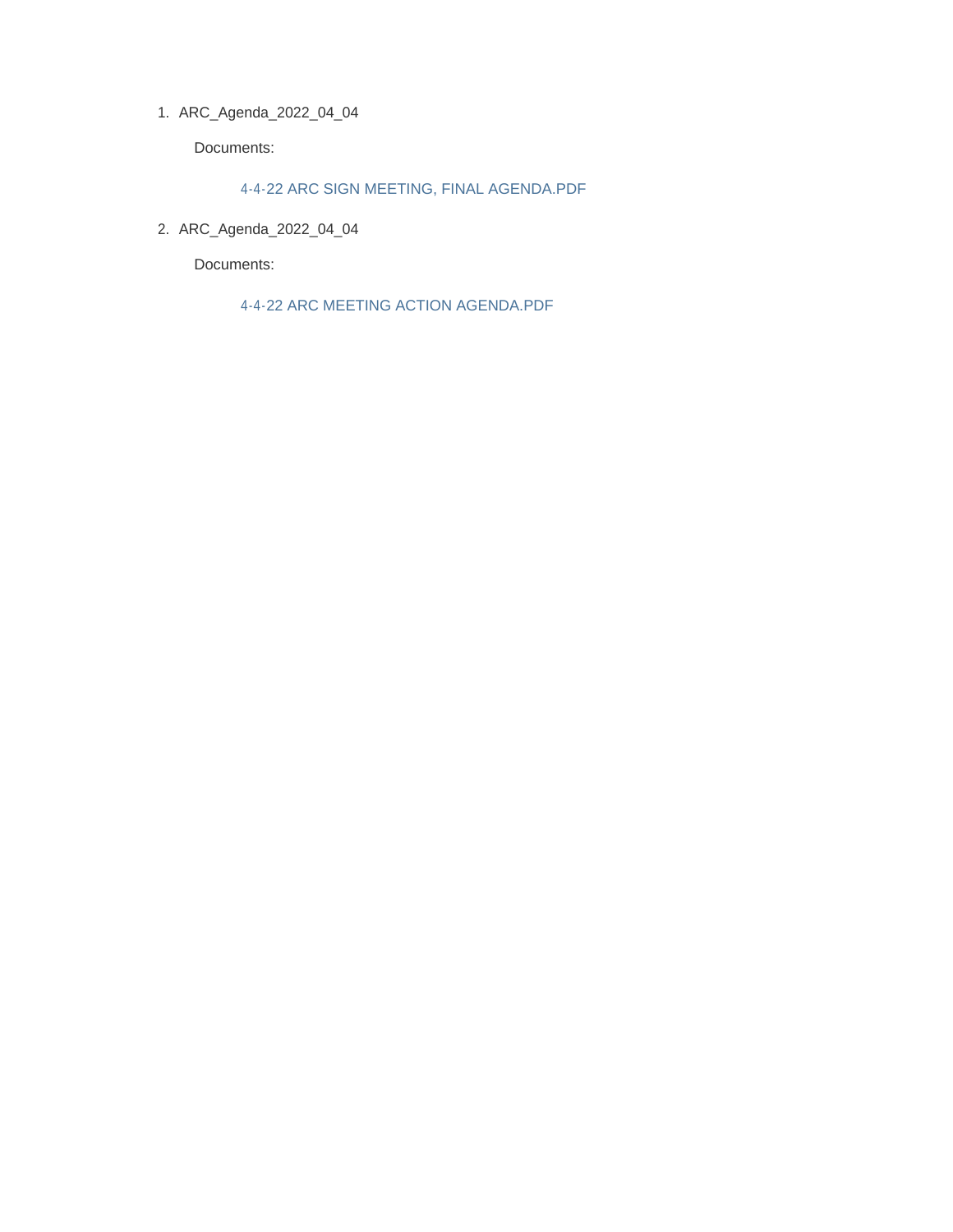## **ARCHITECTURAL REVIEW COMMITTEE FINAL AGENDA Sign Subcommittee Meeting Monday, April 4, 2022 10:30am**

## **Zoom Virtual Meeting Webinar ID: 899 5791 5018 Password: 2433004**

Please click the link below to join the webinar:

[https://greenwichct.zoom.us/j/89957915018?pwd=S3VHWWtWakpxM1Q0N2oyanZOQ](https://greenwichct.zoom.us/j/89957915018?pwd=S3VHWWtWakpxM1Q0N2oyanZOQXNxdz09) XNxdz09

Or iPhone one-tap: US: +16465189805,,89957915018#,,1#,2433004# or 8778535257,,89957915018#,,1#,2433004# (Toll Free)

Or Telephone:Dial(for higher quality, dial a number based on your current location): US: +1 646 518 9805 or 877 853 5257 (Toll Free) or 888 475 4499 (Toll Free) or 833 548 0276 (Toll Free) or 833 548 0282 (Toll Free)

- **I. Sign/Awning Reviews:**
	- 1. **BA&SH, 353 Greenwich Ave. Application PLPZ20220099** for Sign/Awning review for **a new façade sign** on a property located at 353 Greenwich Ave. in the CGBR zone.

**View application [here.](https://www.greenwichct.gov/DocumentCenter/View/29425/353-Greenwich-Ave-Bash-PLPZ202200099)**

- 2. **Corcoran, 103 Mason St. Application PLPZ202200100** for Sign/Awning review for **a new awning with signage** on a property located at 103 Mason St. in the LB zone **View application [here.](https://www.greenwichct.gov/DocumentCenter/View/29424/103-Mason-St-Corcoran-awning-PLPZ-2022-000100)**
- 3. **The Big Picture, 1162 East Putnam, Suite 1, Application PLPZ202200126** for Sign/Awning review for **a new façade sign** on a property located at 1154-1162 East Putnam Ave. in the LB zone. **View application [here.](https://www.greenwichct.gov/DocumentCenter/View/29426/1162-EPA-The-Big-Picture-PLPZ202200126)**
- **II. Committee Business:** Any Business.

Page **1** of **1**

*The Town complies with all applicable federal and state laws regarding non-discrimination, equal opportunity, affirmative action, and providing reasonable accommodations for persons with disabilities. If you require an accommodation to participate, please contact the Commissioner of Human Services at 203-622-3800 or [demetria.nelson@greenwichct.org](mailto:demetria.nelson@greenwichct.org) as soon as possible in advance of the event.*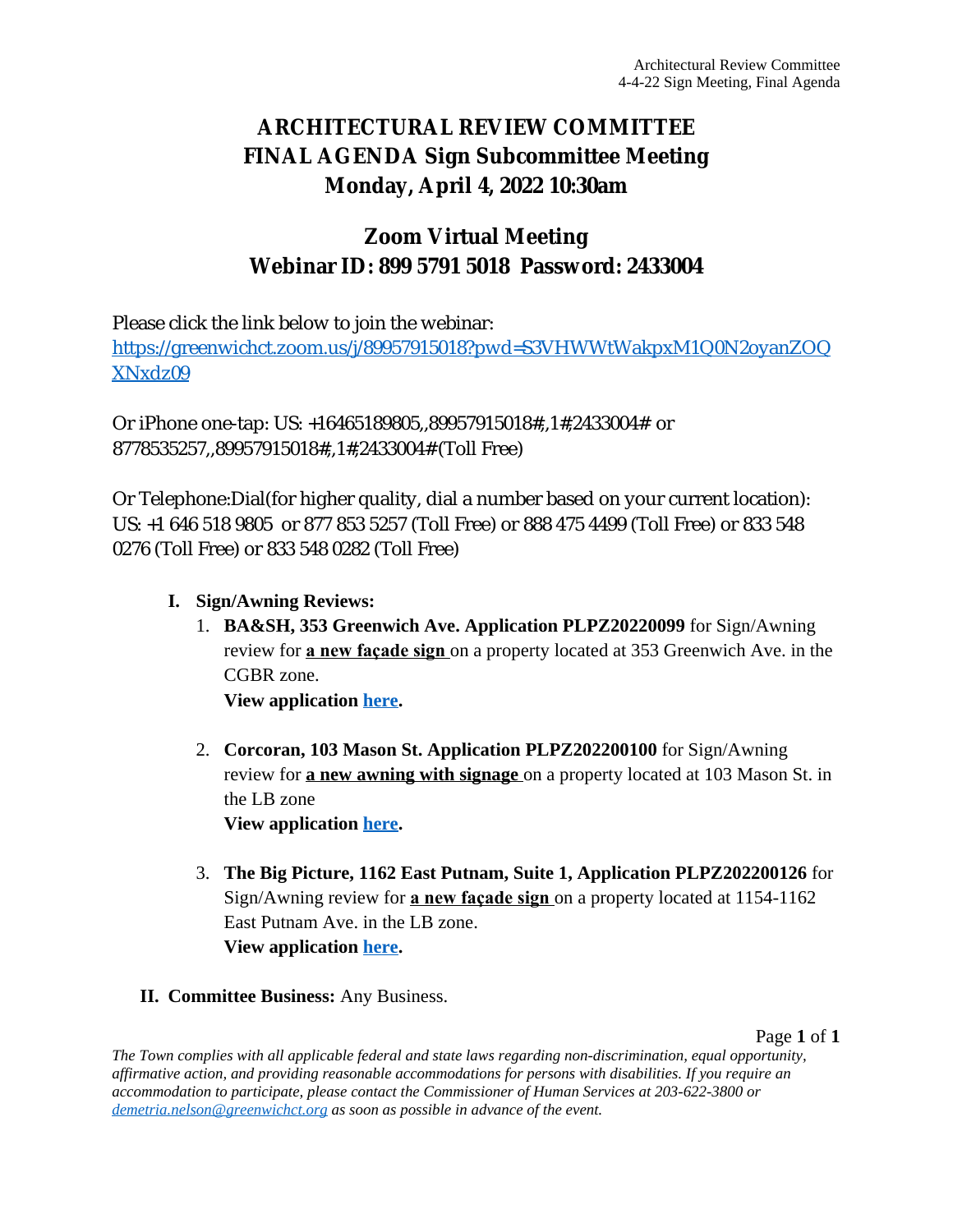## **ARCHITECTURAL REVIEW COMMITTEE ACTION AGENDA Sign Subcommittee Meeting Monday, April 4, 2022 10:32am – 10:52am**

## **Zoom Virtual Meeting Webinar ID: 899 5791 5018 Password: 2433004**

**Members Present:** Rhonda Cohen and Paul Pugliese **Staff Present:** Marisa Anastasio, Senior Planner; Jacalyn Pruitt, Planner II

- **I. Sign/Awning Reviews:**
	- 1. **BA&SH, 353 Greenwich Ave. Application PLPZ20220099** for Sign/Awning review for **a new façade sign** on a property located at 353 Greenwich Ave. in the CGBR zone.

**View application [here.](https://www.greenwichct.gov/DocumentCenter/View/29425/353-Greenwich-Ave-Bash-PLPZ202200099)** 

*Decision Status:* **Electronic Resubmission (email plans to [manastasio@greenwichct.org\)](mailto:manastasio@greenwichct.org)** *Motion:* Cohen *Second:* Pugliese *Vote: 2-0*

**The applicant shall submit updated plans to address the following:** 

- **a. provide the storefront paint color;**
- **b. lighting temperature shall be between 3000 and 3500 Kelvin;**
- **c. provide plans for any proposed decals.**
- 2. **Corcoran, 103 Mason St. Application PLPZ202200100** for Sign/Awning review for **a new awning with signage** on a property located at 103 Mason St. in the LB zone **View application [here.](https://www.greenwichct.gov/DocumentCenter/View/29424/103-Mason-St-Corcoran-awning-PLPZ-2022-000100)**

*Decision Status:* **Approved as submitted.**

*Motion:* Pugliese *Second:* Cohen *Vote: 2-0*

Page **1** of **2**

*The Town complies with all applicable federal and state laws regarding non-discrimination, equal opportunity, affirmative action, and providing reasonable accommodations for persons with disabilities. If you require an accommodation to participate, please contact the Commissioner of Human Services at 203-622-3800 or [demetria.nelson@greenwichct.org](mailto:demetria.nelson@greenwichct.org) as soon as possible in advance of the event.*